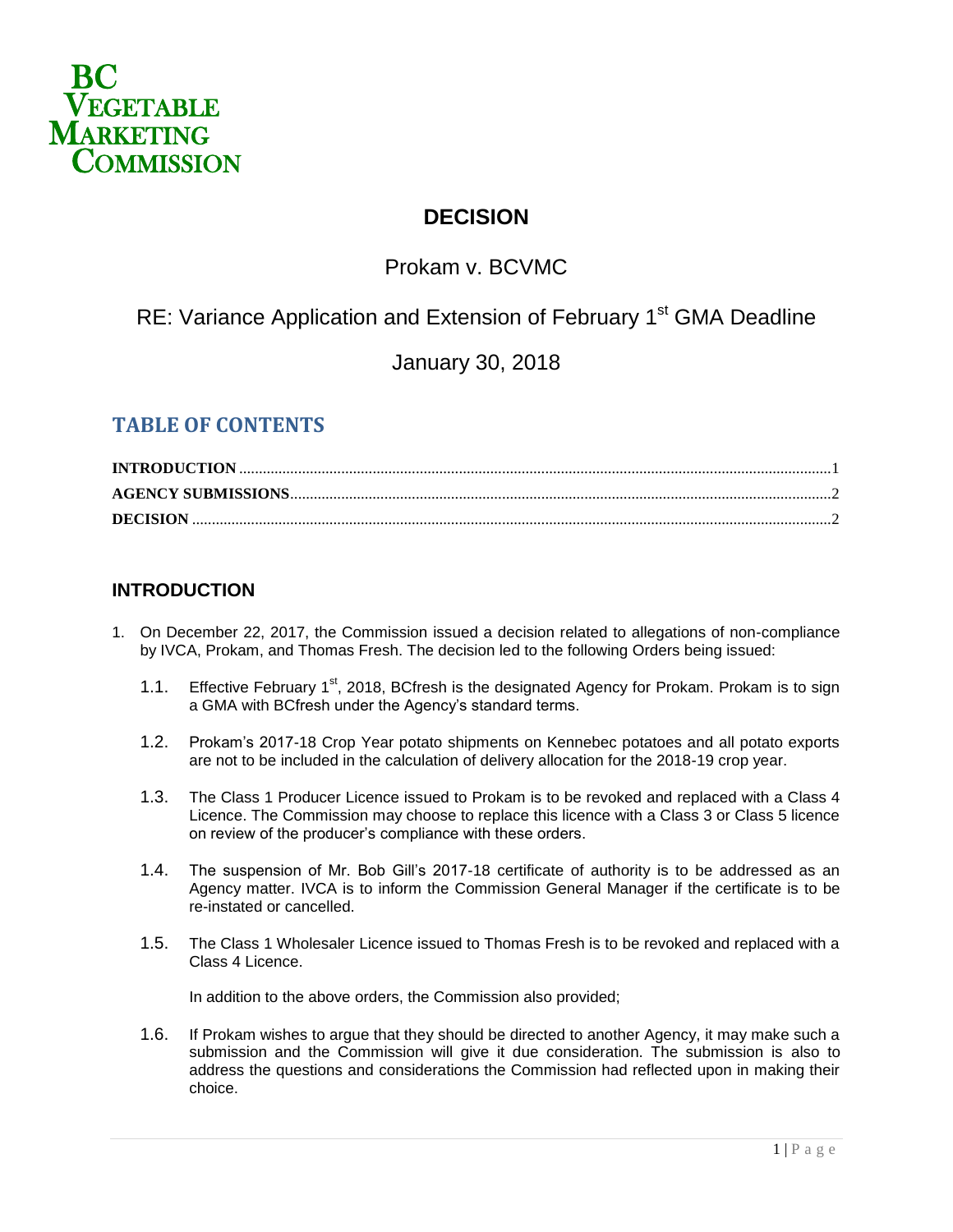2. On January  $17<sup>th</sup>$ , 2018 the Commission received a letter from Prokam's legal requesting that the decision to direct Prokam to sign a GMA with BCfresh be reversed or suspended and that the Commission agree to extend the deadline for signing a GMA.

#### <span id="page-1-0"></span>**AGENCY SUBMISSIONS**

- 3. On January  $19<sup>th</sup>$  the Commission general manager shared the letter from Prokam with OGP (Okanagan Grown Produce Ltd.) and VIFP (Vancouver Island Farm Products Inc.) , Agencies named as alternatives to BCfresh, and asked for their positions relating to the statement below:
	- *3.1.* 'Prokam would prefer to be directed to any agency other than BCfresh. It has made inquiries and two agencies have responded positively: Vancouver Island Farm Products Inc. and Okanagan Grown Produce Ltd. VIFP in particular has indicated that it would accept Prokam as a member if the Commission will permit it. In Prokam's submission, VIFP is an appropriate agency to which to transfer Prokam.'
- 4. On January 22<sup>nd</sup> VIFP submitted a letter stating that VIFP ' *is and has declined applying for being an agency for Bob Dhillon, Prokam Enterprises Ltd.*' Furthermore, it goes on to say,
	- *4.1. 'Approximately ten days ago I apprised Mr. Dhillon of our decision in a telephone conversation. Upon receiving a letter from the VMC from Prokam Enterprises Ltd. attorney, I phoned Mr. Dhillon again on Friday, January 19, 2018 and informed him again that Vancouver Island Farm Products is declining moving forward in applying to the VMC to have Prokam Enterprises Ltd. to be part of our agency.'*
- 5. On January 25th OGP submitted a letter stating that OGP *'is of the view the best Agency for Prokam is BC fresh Inc.'* Furthermore, it goes on to say,
	- *5.1. 'Currently, BC Fresh has the larger market access for both Canadian and Export sales.*
	- *5.2. With the potential volume of product grown by Pro Kam, BC Fresh should be considered the best option.*
	- *5.3. BC Fresh values their Agency status and has respect for orderly marketing as do most of the other Agency's.*
	- *5.4. Therefore, we are confident BC Fresh would logically work with and monitor Pro Kam to become compliant.'*

### <span id="page-1-1"></span>**DECISION**

- 6. On January  $26<sup>th</sup>$  the Commission held a conference call to review and make a decision on the variance application and the request for an extension of the deadline for signing a GMA.
- 7. As indicated in the January  $17<sup>th</sup>$  letter to the Commission and the agency submissions, Prokam had entered into discussions with both VIFP and OGP but both agencies declined to support an application for Prokam to be part of their agency.
- 8. On review of the arguments presented in the January  $17<sup>th</sup>$  letter, the Commission does not find that the alternative agencies can be proficient in managing Prokam's growth ambitions. The move to BCfresh is the best option that enhances orderly marketing.
- 9. Furthermore, the Commission remains of the view that BCfresh is in the best position to monitor Prokam Enterprises Ltd. and maintain the producer's compliance to orderly marketing.